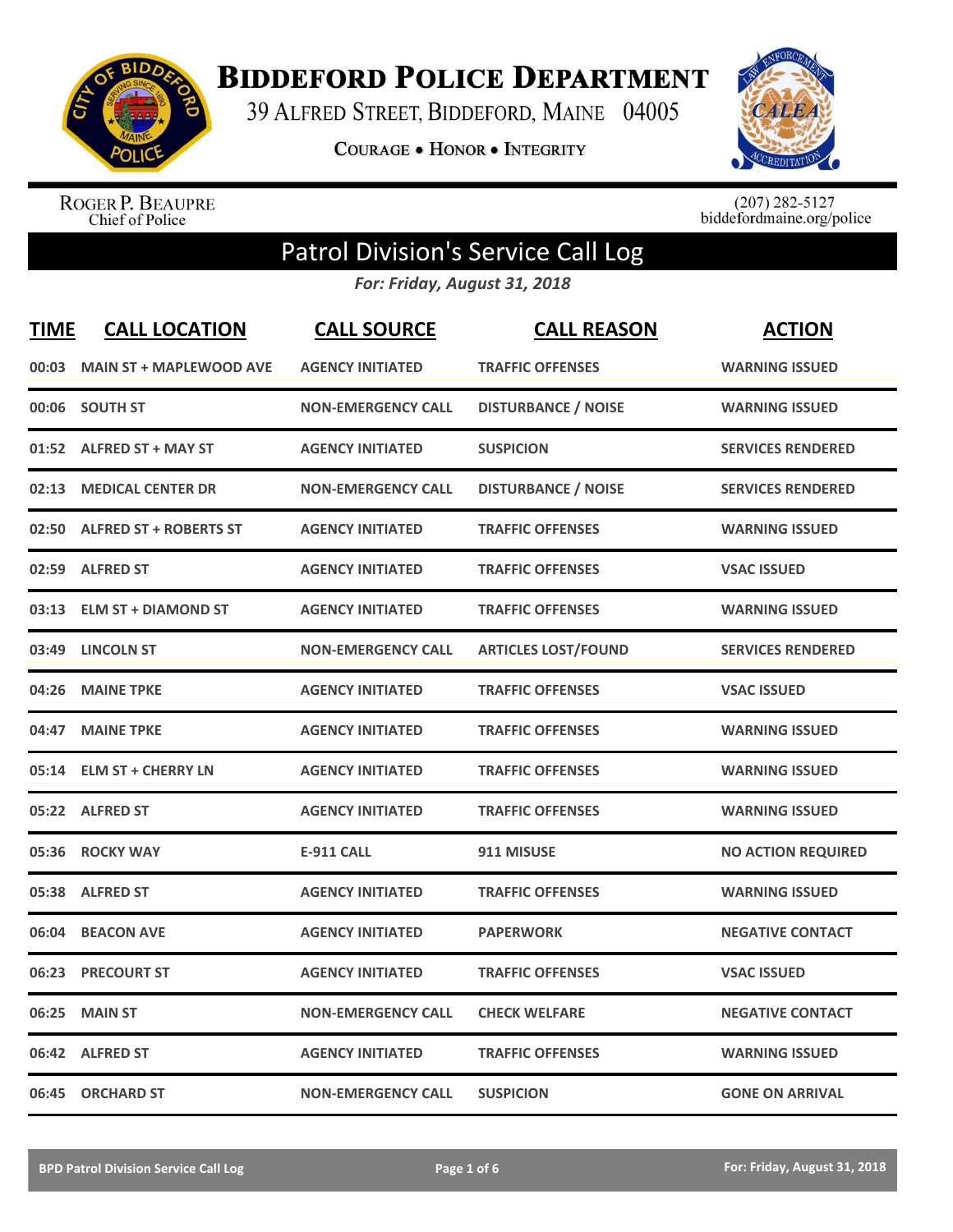| <b>TIME</b> | <b>CALL LOCATION</b>           | <b>CALL SOURCE</b>        | <b>CALL REASON</b>         | <b>ACTION</b>               |
|-------------|--------------------------------|---------------------------|----------------------------|-----------------------------|
|             | 06:50 ALFRED ST                | <b>AGENCY INITIATED</b>   | <b>TRAFFIC OFFENSES</b>    | <b>WARNING ISSUED</b>       |
|             | 07:12 SUMMIT ST                | <b>NON-EMERGENCY CALL</b> | <b>ANIMAL COMPLAINT</b>    | <b>SERVICES RENDERED</b>    |
|             | 07:53 ELM ST                   | <b>AGENCY INITIATED</b>   | <b>TRAFFIC OFFENSES</b>    | <b>WARNING ISSUED</b>       |
|             | 07:55 PROSPECT ST              | <b>AGENCY INITIATED</b>   | <b>PAPERWORK</b>           | <b>PAPERWORK NOT SERVED</b> |
|             | 08:00 ELM ST                   | <b>AGENCY INITIATED</b>   | <b>TRAFFIC OFFENSES</b>    | <b>WARNING ISSUED</b>       |
|             | 08:13 ELM ST                   | <b>AGENCY INITIATED</b>   | <b>TRAFFIC OFFENSES</b>    | <b>WARNING ISSUED</b>       |
|             | 08:14 ALFRED ST + JEFFERSON ST | <b>NON-EMERGENCY CALL</b> | <b>TRAFFIC SIGNAL</b>      | <b>SERVICES RENDERED</b>    |
|             | 08:22 CLEAVES ST               | <b>AGENCY INITIATED</b>   | <b>TRAFFIC OFFENSES</b>    | <b>WARNING ISSUED</b>       |
|             | 08:30 PRECOURT ST              | <b>AGENCY INITIATED</b>   | <b>TRAFFIC OFFENSES</b>    | <b>VSAC ISSUED</b>          |
|             | 08:35 GUINEA RD                | <b>AGENCY INITIATED</b>   | <b>TRAFFIC OFFENSES</b>    | <b>WARNING ISSUED</b>       |
|             | 08:49 ALFRED ST                | <b>AGENCY INITIATED</b>   | <b>TRAFFIC OFFENSES</b>    | <b>VSAC ISSUED</b>          |
|             | 08:51 WATER ST                 | <b>WALK-IN AT STATION</b> | <b>ARTICLES LOST/FOUND</b> | <b>REPORT TAKEN</b>         |
|             | 08:54 WEST ST + WEST LOOP RD   | <b>NON-EMERGENCY CALL</b> | <b>ANIMAL COMPLAINT</b>    | <b>SERVICES RENDERED</b>    |
| 08:55       | <b>ALFRED ST</b>               | <b>NON-EMERGENCY CALL</b> | <b>SUSPICION</b>           | <b>SERVICES RENDERED</b>    |
| 09:21       | <b>ALFRED ST</b>               | <b>AGENCY INITIATED</b>   | <b>TRAFFIC OFFENSES</b>    | <b>VSAC ISSUED</b>          |
|             | 09:32 GRANITE POINT RD         | <b>NON-EMERGENCY CALL</b> | <b>ANIMAL COMPLAINT</b>    | <b>NO ACTION REQUIRED</b>   |
|             | 09:33 MAIN ST + EMERY ST       | <b>AGENCY INITIATED</b>   | <b>DISTURBANCE / NOISE</b> | <b>FIELD INTERVIEW</b>      |
|             | 09:33 OLD POOL RD              | <b>NON-EMERGENCY CALL</b> | <b>ALL OTHER</b>           | <b>UNFOUNDED</b>            |
|             | 09:53 ALFRED ST                | <b>AGENCY INITIATED</b>   | <b>TRAFFIC OFFENSES</b>    | <b>WARNING ISSUED</b>       |
|             | 10:00 ALFRED ST                | <b>AGENCY INITIATED</b>   | <b>TRAFFIC OFFENSES</b>    | <b>WARNING ISSUED</b>       |
|             | 10:16 ELM ST + SOUTH ST        | <b>AGENCY INITIATED</b>   | <b>TRAFFIC OFFENSES</b>    | <b>WARNING ISSUED</b>       |
|             | <b>10:19 PRECOURT ST</b>       | <b>AGENCY INITIATED</b>   | <b>TRAFFIC OFFENSES</b>    | <b>VSAC ISSUED</b>          |
|             | <b>10:21 MAIN ST</b>           | <b>OTHER</b>              | <b>ARTICLES LOST/FOUND</b> | <b>REPORT TAKEN</b>         |
|             | 10:38 ELM ST                   | <b>AGENCY INITIATED</b>   | <b>ANIMAL COMPLAINT</b>    | <b>SERVICES RENDERED</b>    |
|             | 10:40 EDWARDS AVE              | <b>AGENCY INITIATED</b>   | <b>TRAFFIC OFFENSES</b>    | <b>VSAC ISSUED</b>          |
|             | 11:03 RAY ST                   | <b>NON-EMERGENCY CALL</b> | <b>ANIMAL COMPLAINT</b>    | <b>SERVICES RENDERED</b>    |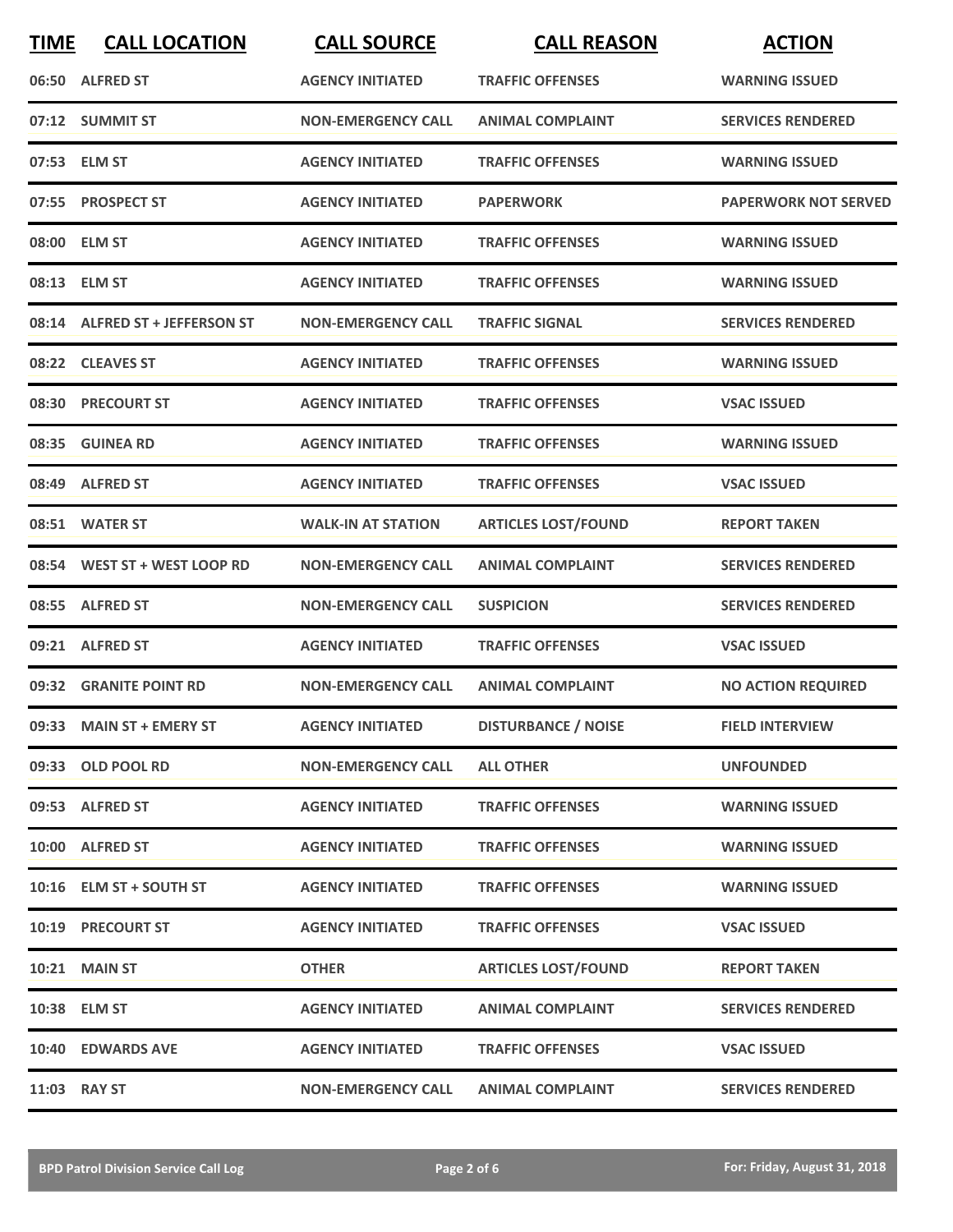| <u>TIME</u> | <b>CALL LOCATION</b>                                                           | <b>CALL SOURCE</b>                            | <b>CALL REASON</b>                                                     | <b>ACTION</b>             |
|-------------|--------------------------------------------------------------------------------|-----------------------------------------------|------------------------------------------------------------------------|---------------------------|
|             | 11:06 MAY ST                                                                   | <b>AGENCY INITIATED</b>                       | <b>TRAFFIC OFFENSES</b>                                                | <b>WARNING ISSUED</b>     |
|             | 11:16 MAY ST                                                                   | <b>AGENCY INITIATED</b>                       | <b>TRAFFIC OFFENSES</b>                                                | <b>WARNING ISSUED</b>     |
|             | 11:22 ELM ST                                                                   | <b>AGENCY INITIATED</b>                       | <b>WARRANT ARREST</b>                                                  | <b>ARREST(S) MADE</b>     |
|             | <b>CHARGE: VIOLATING CONDITION OF RELEASE</b><br><b>CHARGE: WARRANT ARREST</b> | CHARGE: UNLAWFUL POSSESSION OF SCHEDULED DRUG | OFFENDER: CATHERINE EMILY SHEPARD  AGE: 25  RESIDENT OF: BIDDEFORD, ME |                           |
|             | 11:25 MAY ST                                                                   | <b>AGENCY INITIATED</b>                       | <b>TRAFFIC OFFENSES</b>                                                | <b>VSAC ISSUED</b>        |
|             | 11:27 SACO FALLS WAY                                                           | <b>WALK-IN AT STATION</b>                     | <b>SUSPICION</b>                                                       | <b>SERVICES RENDERED</b>  |
| 11:39       | <b>SOUTH ST</b>                                                                | <b>AGENCY INITIATED</b>                       | <b>TRAFFIC OFFENSES</b>                                                | <b>VSAC ISSUED</b>        |
|             | 12:16 FORTUNES ROCKS RD                                                        | <b>AGENCY INITIATED</b>                       | <b>PARKING COMPLAINT</b>                                               | <b>SERVICES RENDERED</b>  |
|             | 12:17 ANDREWS RD                                                               | <b>E-911 CALL</b>                             | 911 MISUSE                                                             | <b>NO ACTION REQUIRED</b> |
|             | 12:21 MAPLEWOOD AVE                                                            | <b>AGENCY INITIATED</b>                       | <b>ALL OTHER</b>                                                       | <b>SERVICES RENDERED</b>  |
|             | 12:24 POOL ST                                                                  | <b>WALK-IN AT STATION</b>                     | <b>ARTICLES LOST/FOUND</b>                                             | <b>REPORT TAKEN</b>       |
|             | 12:37 ALFRED ST                                                                | <b>WALK-IN AT STATION</b>                     | <b>COURT ORDERED CHECK IN</b>                                          | <b>SERVICES RENDERED</b>  |
|             | 12:52 WATER ST + MAIN ST                                                       | <b>AGENCY INITIATED</b>                       | <b>TRAFFIC OFFENSES</b>                                                | <b>VSAC ISSUED</b>        |
| 13:15       | <b>CALIXTE LN</b>                                                              | <b>NON-EMERGENCY CALL</b>                     | <b>ARTICLES LOST/FOUND</b>                                             | <b>SERVICES RENDERED</b>  |
|             | 13:16 BOOTH ST + GRAYSON ST                                                    | <b>AGENCY INITIATED</b>                       | <b>TRAFFIC OFFENSES</b>                                                | <b>WARNING ISSUED</b>     |
|             | 13:18 ALFRED ST                                                                | <b>WALK-IN AT STATION</b>                     | <b>PRISONER PROCESS</b>                                                | <b>ARREST(S) MADE</b>     |
|             | 13:20 SUMMIT ST                                                                | <b>AGENCY INITIATED</b>                       | <b>ANIMAL COMPLAINT</b>                                                | <b>SERVICES RENDERED</b>  |
|             | 13:21 SOUTH ST                                                                 | <b>NON-EMERGENCY CALL</b>                     | <b>SUSPICION</b>                                                       | <b>SERVICES RENDERED</b>  |
|             | 13:23 LANDRY ST + BOOTH ST                                                     | <b>AGENCY INITIATED</b>                       | <b>TRAFFIC OFFENSES</b>                                                | <b>WARNING ISSUED</b>     |
|             | 13:33 PRECOURT ST                                                              | <b>AGENCY INITIATED</b>                       | <b>TRAFFIC OFFENSES</b>                                                | <b>VSAC ISSUED</b>        |
|             | 13:40 BIRCH ST                                                                 | <b>AGENCY INITIATED</b>                       | <b>ANIMAL COMPLAINT</b>                                                | <b>SERVICES RENDERED</b>  |
|             | <b>13:41 MAIN ST</b>                                                           | <b>AGENCY INITIATED</b>                       | <b>TRAFFIC OFFENSES</b>                                                | <b>WARNING ISSUED</b>     |
|             | 13:49 COLE RD                                                                  | <b>E-911 CALL</b>                             | 911 MISUSE                                                             | <b>WARNING ISSUED</b>     |
|             | <b>14:03 COLE RD</b>                                                           | <b>AGENCY INITIATED</b>                       | <b>TRAFFIC OFFENSES</b>                                                | <b>WARNING ISSUED</b>     |
|             | 14:11 LEMIEUX ST                                                               | <b>AGENCY INITIATED</b>                       | <b>TRAFFIC OFFENSES</b>                                                | <b>VSAC ISSUED</b>        |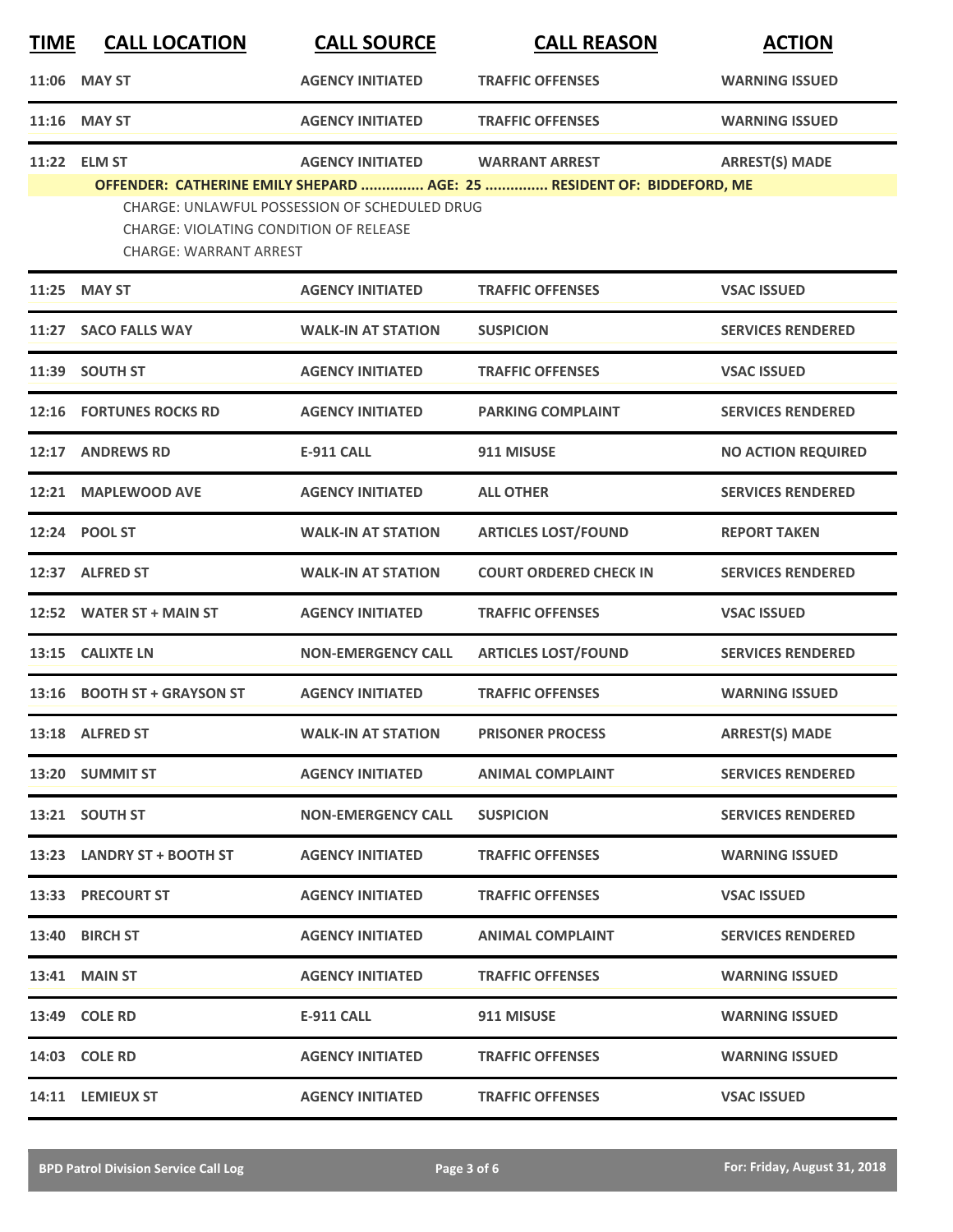## **TIME CALL LOCATION CALL SOURCE CALL REASON ACTION**

| 14:27 ACORN ST                                                                               | <b>AGENCY INITIATED</b>                                                                                                  | <b>WARRANT ARREST</b>                                                  | <b>ARREST(S) MADE</b>        |
|----------------------------------------------------------------------------------------------|--------------------------------------------------------------------------------------------------------------------------|------------------------------------------------------------------------|------------------------------|
|                                                                                              |                                                                                                                          | OFFENDER: ALICIA MARIE ADAMS KANE  AGE: 29  RESIDENT OF: BIDDEFORD, ME |                              |
| <b>CHARGE: FALSIFYING PHYSICAL EVIDENCE</b><br><b>CHARGE: VIOLATING CONDITION OF RELEASE</b> | CHARGE: POSSESSION OF DRUG PARAPHERNALIA WITH INTENT TO USE<br>CHARGE: UNLAWFUL POSSESSION OF SCHEDULED DRUG (2 charges) |                                                                        |                              |
|                                                                                              |                                                                                                                          | OFFENDER: JODY ANN AUGER  AGE: 44  RESIDENT OF: BIDDEFORD, ME          |                              |
| CHARGE: VIOLATING CONDITION OF RELEASE<br>CHARGE: WARRANT ARREST                             | CHARGE: UNLAWFUL POSSESSION OF SCHEDULED DRUG                                                                            |                                                                        |                              |
| <b>14:30 MAIN ST</b>                                                                         | <b>AGENCY INITIATED</b>                                                                                                  | <b>TRAFFIC OFFENSES</b>                                                | <b>VSAC ISSUED</b>           |
| 14:38 ALFRED ST                                                                              | <b>AGENCY INITIATED</b>                                                                                                  | <b>TRAFFIC OFFENSES</b>                                                | <b>VSAC ISSUED</b>           |
| 14:40 MAIN ST + LUNT ST                                                                      | <b>AGENCY INITIATED</b>                                                                                                  | <b>TRAFFIC OFFENSES</b>                                                | <b>WARNING ISSUED</b>        |
| 14:52 SOUTH ST                                                                               | <b>AGENCY INITIATED</b>                                                                                                  | <b>TRAFFIC OFFENSES</b>                                                | <b>WARNING ISSUED</b>        |
| <b>14:58 RIVER RD</b>                                                                        | <b>AGENCY INITIATED</b>                                                                                                  | <b>TRAFFIC OFFENSES</b>                                                | <b>VSAC ISSUED</b>           |
| 15:07 ELM ST + CUTTS ST                                                                      | <b>NON-EMERGENCY CALL</b>                                                                                                | <b>PARKING COMPLAINT</b>                                               | <b>PARKING TICKET ISSUED</b> |
| 15:11 RIVER RD + SOUTH ST                                                                    | <b>AGENCY INITIATED</b>                                                                                                  | <b>TRAFFIC OFFENSES</b>                                                | <b>VSAC ISSUED</b>           |
|                                                                                              |                                                                                                                          |                                                                        |                              |
| <b>15:15 PIKE ST</b>                                                                         | <b>RADIO</b>                                                                                                             | <b>PARKING COMPLAINT</b>                                               | <b>CITATION ISSUED</b>       |
|                                                                                              |                                                                                                                          | OFFENDER: ASHLEIGH EVE ABERLE  AGE: 32  RESIDENT OF: BIDDEFORD, ME     |                              |
| <b>CHARGE: FAILURE TO REGISTER VEHICLE</b>                                                   |                                                                                                                          |                                                                        |                              |
| 15:34 HILL ST                                                                                | <b>NON-EMERGENCY CALL</b>                                                                                                | <b>ANIMAL COMPLAINT</b>                                                | <b>REFERRED OTHER AGENCY</b> |
| <b>15:46 MAIN ST</b>                                                                         | <b>AGENCY INITIATED</b>                                                                                                  | <b>CHECK WELFARE</b>                                                   | <b>SERVICES RENDERED</b>     |
| 15:54 SOUTH ST + RIVER RD                                                                    | <b>AGENCY INITIATED</b>                                                                                                  | <b>TRAFFIC OFFENSES</b>                                                | <b>VSAC ISSUED</b>           |
| <b>15:55 HILL ST</b>                                                                         | <b>WALK-IN AT STATION</b>                                                                                                | <b>CIVIL COMPLAINT</b>                                                 | <b>CIVIL COMPLAINT</b>       |
| 15:55 SPRUCE ST                                                                              | <b>NON-EMERGENCY CALL</b>                                                                                                | <b>PARKING COMPLAINT</b>                                               | <b>GONE ON ARRIVAL</b>       |
| 16:12 SOUTH ST                                                                               | <b>AGENCY INITIATED</b>                                                                                                  | <b>TRAFFIC OFFENSES</b>                                                | <b>WARNING ISSUED</b>        |
| <b>16:16 HEALTHCARE DR</b>                                                                   | <b>E-911 CALL</b>                                                                                                        | <b>MENTAL ILLNESS CASES</b>                                            | <b>SERVICES RENDERED</b>     |
| 16:21 SOUTH ST + RIVER RD                                                                    | <b>AGENCY INITIATED</b>                                                                                                  | <b>TRAFFIC OFFENSES</b>                                                | <b>WARNING ISSUED</b>        |
| 16:30 SOUTH ST                                                                               | <b>AGENCY INITIATED</b>                                                                                                  | <b>TRAFFIC OFFENSES</b>                                                | <b>WARNING ISSUED</b>        |
| 16:38 WEST ST + WESTWOOD DR                                                                  | <b>AGENCY INITIATED</b>                                                                                                  | <b>TRAFFIC OFFENSES</b>                                                | <b>WARNING ISSUED</b>        |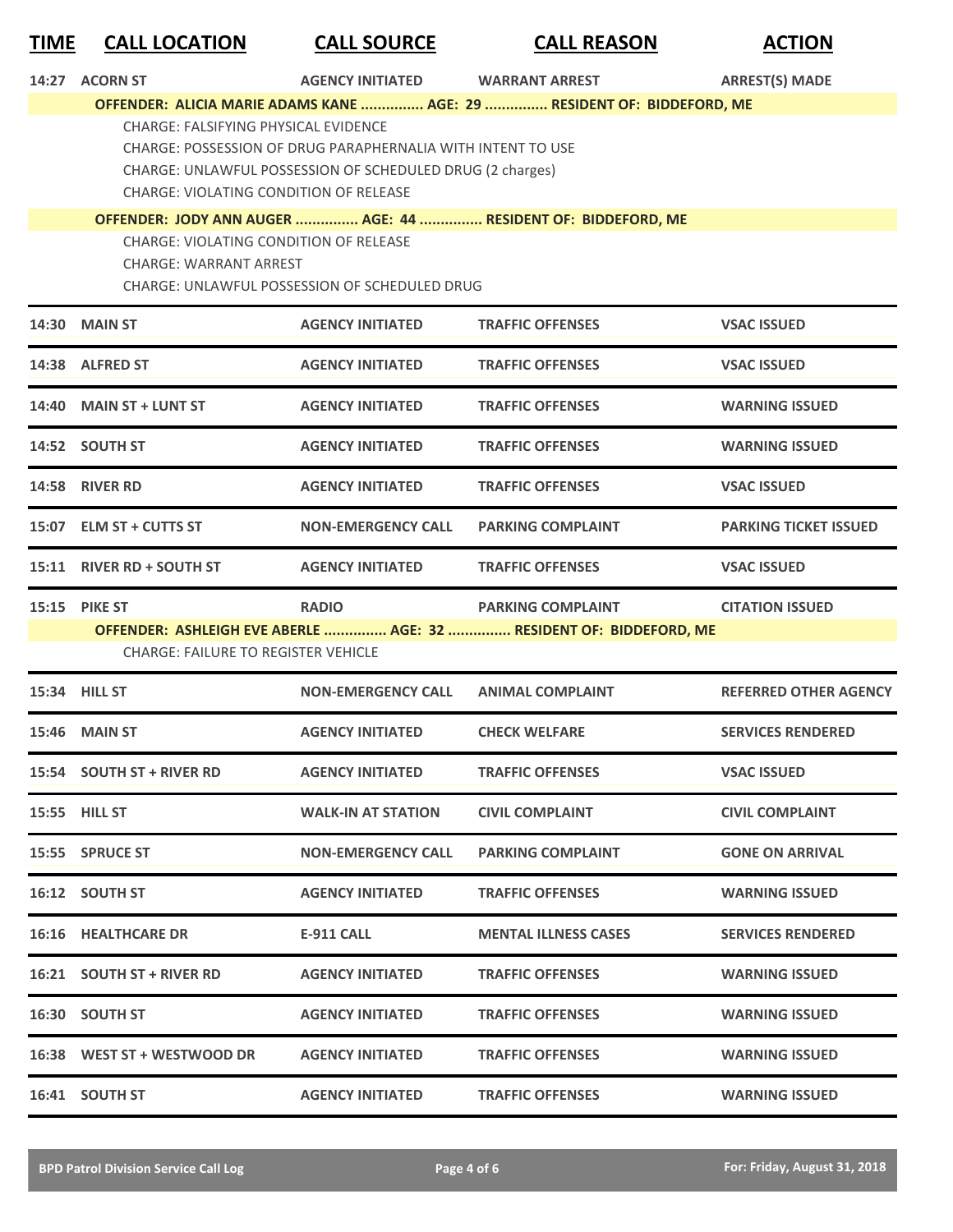| <b>TIME</b> | <b>CALL LOCATION</b>                    | <b>CALL SOURCE</b>                                             | <b>CALL REASON</b>                                                  | <b>ACTION</b>                |
|-------------|-----------------------------------------|----------------------------------------------------------------|---------------------------------------------------------------------|------------------------------|
|             | 16:45 ALFRED ST                         | <b>WALK-IN AT STATION</b>                                      | <b>COURT ORDERED CHECK IN</b>                                       | <b>SERVICES RENDERED</b>     |
|             | 16:48 SOUTH ST + HAYFIELD RD            | <b>AGENCY INITIATED</b>                                        | <b>TRAFFIC OFFENSES</b>                                             | <b>WARNING ISSUED</b>        |
|             | 16:57 SOUTH ST + RIVER RD               | <b>AGENCY INITIATED</b>                                        | <b>TRAFFIC OFFENSES</b>                                             | <b>WARNING ISSUED</b>        |
|             | 17:05 JEFFERSON ST                      | <b>AGENCY INITIATED</b>                                        | <b>PARKING COMPLAINT</b>                                            | <b>PARKING TICKET ISSUED</b> |
|             | 17:08 SOUTH ST + RIVER RD               | <b>AGENCY INITIATED</b>                                        | <b>TRAFFIC OFFENSES</b>                                             | <b>WARNING ISSUED</b>        |
|             | 17:13 SOUTH ST                          | <b>AGENCY INITIATED</b>                                        | <b>TRAFFIC OFFENSES</b>                                             | <b>VSAC ISSUED</b>           |
|             | 17:27 SOUTH ST + GLENVIEW DR            | <b>AGENCY INITIATED</b>                                        | <b>TRAFFIC OFFENSES</b>                                             | <b>WARNING ISSUED</b>        |
|             | 17:32 SOUTH ST                          | <b>AGENCY INITIATED</b>                                        | <b>TRAFFIC OFFENSES</b>                                             | <b>CITATION ISSUED</b>       |
|             |                                         |                                                                | OFFENDER: MICHAEL JOSEPH TOBIAS  AGE: 32  RESIDENT OF: LIMERICK, ME |                              |
|             | CHARGE: OPERATE VEHICLE WITHOUT LICENSE |                                                                |                                                                     |                              |
|             | 17:59 ELM ST                            | <b>NON-EMERGENCY CALL</b>                                      | <b>ASSIST PD AGENCY</b>                                             | <b>NO ACTION REQUIRED</b>    |
|             | 18:26 SOUTH ST + MAY ST                 | <b>AGENCY INITIATED</b>                                        | <b>TRAFFIC OFFENSES</b>                                             | <b>VSAC ISSUED</b>           |
|             | 18:35 HIGH ST + BACON ST                | <b>NON-EMERGENCY CALL</b>                                      | <b>SUSPICION</b>                                                    | <b>NEGATIVE CONTACT</b>      |
|             | 18:46 WEST ST                           | <b>NON-EMERGENCY CALL</b>                                      | <b>SUSPICION</b>                                                    | <b>SERVICES RENDERED</b>     |
|             | 18:50 PIKE ST + POOL ST                 | <b>NON-EMERGENCY CALL</b>                                      | <b>CHECK WELFARE</b>                                                | <b>CITATION ISSUED</b>       |
|             | 19:16 HOOPER ST                         | <b>E-911 CALL</b>                                              | 911 MISUSE                                                          | <b>UNFOUNDED</b>             |
|             | 19:18 ALFRED ST                         | <b>NON-EMERGENCY CALL</b>                                      | <b>DISTURBANCE / NOISE</b>                                          | <b>NO ACTION REQUIRED</b>    |
|             | 19:32 HILLS BEACH RD                    | <b>AGENCY INITIATED</b>                                        | <b>SUSPICION</b>                                                    | <b>REPORT TAKEN</b>          |
|             | 20:26 ELM ST                            | NON-EMERGENCY CALL SHOPLIFTING                                 |                                                                     | <b>CITATION ISSUED</b>       |
|             |                                         |                                                                | OFFENDER: ASMA AL KHULAIFAWI  AGE: 18  RESIDENT OF: BIDDEFORD, ME   |                              |
|             |                                         | CHARGE: THEFT BY UNAUTHORIZED TAKING OR TRANSFER - SHOPLIFTING |                                                                     |                              |
|             | 20:33 ALFRED ST                         | <b>WALK-IN AT STATION</b>                                      | <b>ASSAULT</b>                                                      | <b>REPORT TAKEN</b>          |
|             | 21:09 ALFRED ST + ARENA DR              | <b>AGENCY INITIATED</b>                                        | <b>TRAFFIC OFFENSES</b>                                             | <b>WARNING ISSUED</b>        |
|             | <b>21:21 MAIN ST</b>                    | <b>NON-EMERGENCY CALL</b>                                      | <b>TRESPASSING</b>                                                  | <b>FIELD INTERVIEW</b>       |
|             | 21:47 GODBOUT WAY                       | <b>AGENCY INITIATED</b>                                        | <b>SUSPICION</b>                                                    | <b>BUILDING CHECK/SECURE</b> |
|             | 21:47 LAMBERT ST                        | <b>NON-EMERGENCY CALL</b>                                      | <b>DISTURBANCE / NOISE</b>                                          | <b>REPORT TAKEN</b>          |
|             | 21:58 SACO FALLS WAY                    | <b>E-911 CALL</b>                                              | <b>DOMESTIC COMPLAINTS</b>                                          | <b>SERVICES RENDERED</b>     |
|             | 22:33 MAIN ST                           | <b>E-911 CALL</b>                                              | <b>THEFT</b>                                                        | <b>REPORT TAKEN</b>          |